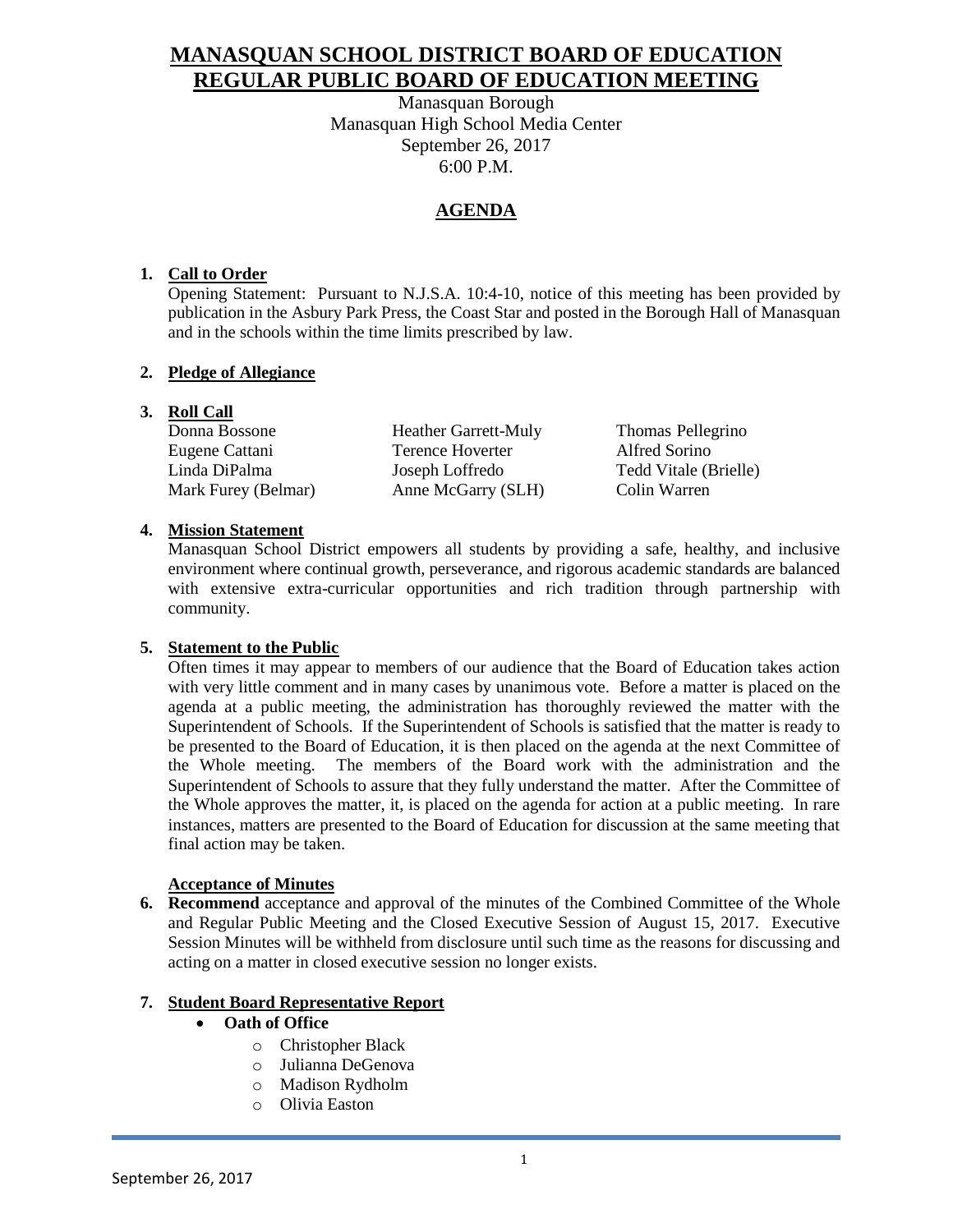#### **8. Presentations**

## **RESOLUTION AUTHORIZING THE MEDIA CENTER DEDICATION AND ACCEPTANCE OF A GIFT OF \$500,000 FROM THE CHARLES RAFFETTO ESTATE AND MANASQUAN HIGH SCHOOL ENDOWMENT AND ALUMNI FOUNDATION FOR IMPROVEMENTS TO DISTRICT FACILITIES**

## *Who was Charles Raffetto?*

A long time resident of Manasquan, Charles Raffetto passed away in August 2016. He was 89 years old. To his older sister, Vera, he was Charlie and to his many nephews and nieces and their friends, he was Uncle Charlie. However, he was also widely recognized in and around town as the kindly man, wearing an orange hard hat, who daily rode his bicycle, to and from his home down by the beach, to his garden behind Manasquan High School.

Charles was the youngest of six siblings, all of whom attended Manasquan High School. Charles was in the MHS Class of 1944. He was a varsity athlete, lettering in baseball and basketball. Upon graduation, Charles joined the Navy, serving our country during World War 2. After the war, Charles attended Villanova, played on the University's baseball team and graduated with a degree in biology. He then attended Temple University's Medical School, where he graduated in 1954, with a doctorate in medicine. Drawn to his hometown, Charles returned and worked for many years as a postman.

Charles was known by his close friends and relatives as having two passions. One for understanding human health and medicine. As a lifetime student, he kept up to date reading medical journals and researching health and medicine issues. He had an insatiable curiosity and need to know for the best practices as it related to health generally, and in particular nutrition. The second was gardening. He shared generously with neighbors and family members, the bounty of his fruit and vegetable garden.

**WHEREAS**, the Manasquan Board of Education, in accordance with District Policy 7230, accepted gifts on behalf of the District; and

**WHEREAS**, in accordance with the policy the Board of Education has honored the intent of the donor in the use of the gift; and

**WHEREAS**, The Charles Raffetto Estate donation in the amount of \$87,500 and the Manasquan High School Endowment and Alumni Foundation donation in the amount of \$44,500 has allowed for the improvements on District property specific to the upgrading and refurbishing of Manasquan High School's Media Center including but not limited to new furniture , flooring and a sound system (hereinafter improvements); and

**WHEREAS**, the value created, with no charge interior design consultations and management of the project, deep discounts from Allied, Feigus, Atlantic Flooring, Manasquan Lighting, and Design Domaine Gallery, the estimated total project has a value of approximately \$500,000 retail; and

**WHEREAS**, the dedication of the new Improvements be recognized on September 26, 2017 by renaming the Manasquan High School Media Center, The Charles Raffetto Media Center, in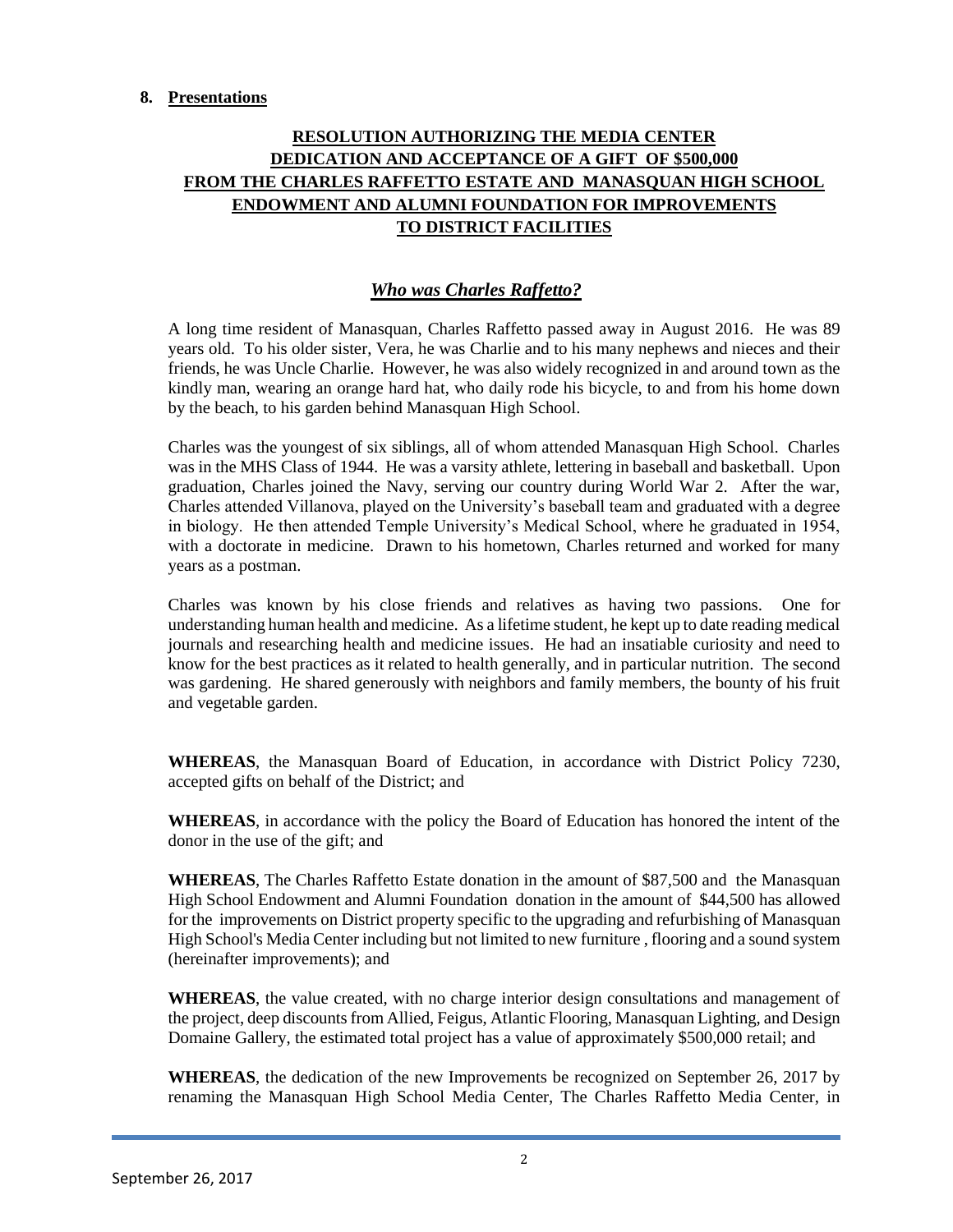conjunction with the acknowledgement of the profound impact the Manasquan High School Endowment and Alumni Foundation has had;

**NOW, THEREFORE, BE IT RESOLVED** that the Manasquan Board of Education approves, authorizes and accepts, with thanks and appreciation, the gift of Improvements from The Charles Raffetto Estate and the Manasquan High School Endowment and Alumni Foundation.

- **Retirees**
	- o **Sean McCarthy**
- **New Road Construction Project Update Presented by Robert Notley**

## **9. Superintendent's Report & Information Items Recommend approval of the following resolution to designate October 16th through October 31st as "School Violence Awareness Week/Red Ribbon Weeks"**

**WHEREAS**, the Manasquan Board of Education values the health and safety of all of our students, and;

**WHEREAS**, substance abuse is particularly damaging to one of our most valuable resources, our children, and a contributing factor in the three leading causes of death for teenagers – accidents, homicides, and suicides, and;

**WHEREAS**, it is the goal of School Violence Awareness Week/Red Ribbon Weeks and the Manasquan School District to involve families, schools, businesses, churches, law enforcement agencies and service organizations in all aspects of this campaign and establishes an atmosphere that supports awareness, education and on-going initiatives to prevent illegal drug and alcohol use, and;

**WHEREAS**, the School Violence Awareness Week/Red Ribbon Weeks Campaign theme promotes family and individual responsibilities for living healthy, drug-free lifestyles, without illegal drugs and alcohol or the illegal use of drugs and alcohol, and;

**WHEREAS**, the Manasquan School District shall plan activities in conjunction with Red Ribbon Week Campaign which supports awareness, education and promoting a healthy lifestyle for the students and families of the Manasquan School District.

**NOW, THEREFORE, BE IT RESOLVED**, that Manasquan Board of Education does hereby proclaim October 22<sup>nd</sup> to 31<sup>st</sup> 2017 as "Red Ribbon Week."

 **School Violence Awareness Week** – Since 2003, schools and districts have been observing School Violence Awareness Week during the week beginning with the third Monday in October, which is October 16-20, 2017, as required by N.J.S.A. 18A:36-5.1. To help school districts, charter schools and approved private schools for students with disabilities comply with the requirements for School Violence Awareness Week, the New Jersey Department of Education (NJDOE) has provided guidance that is available online at: <http://www.nj.gov/education/students/safety/sandp/climate>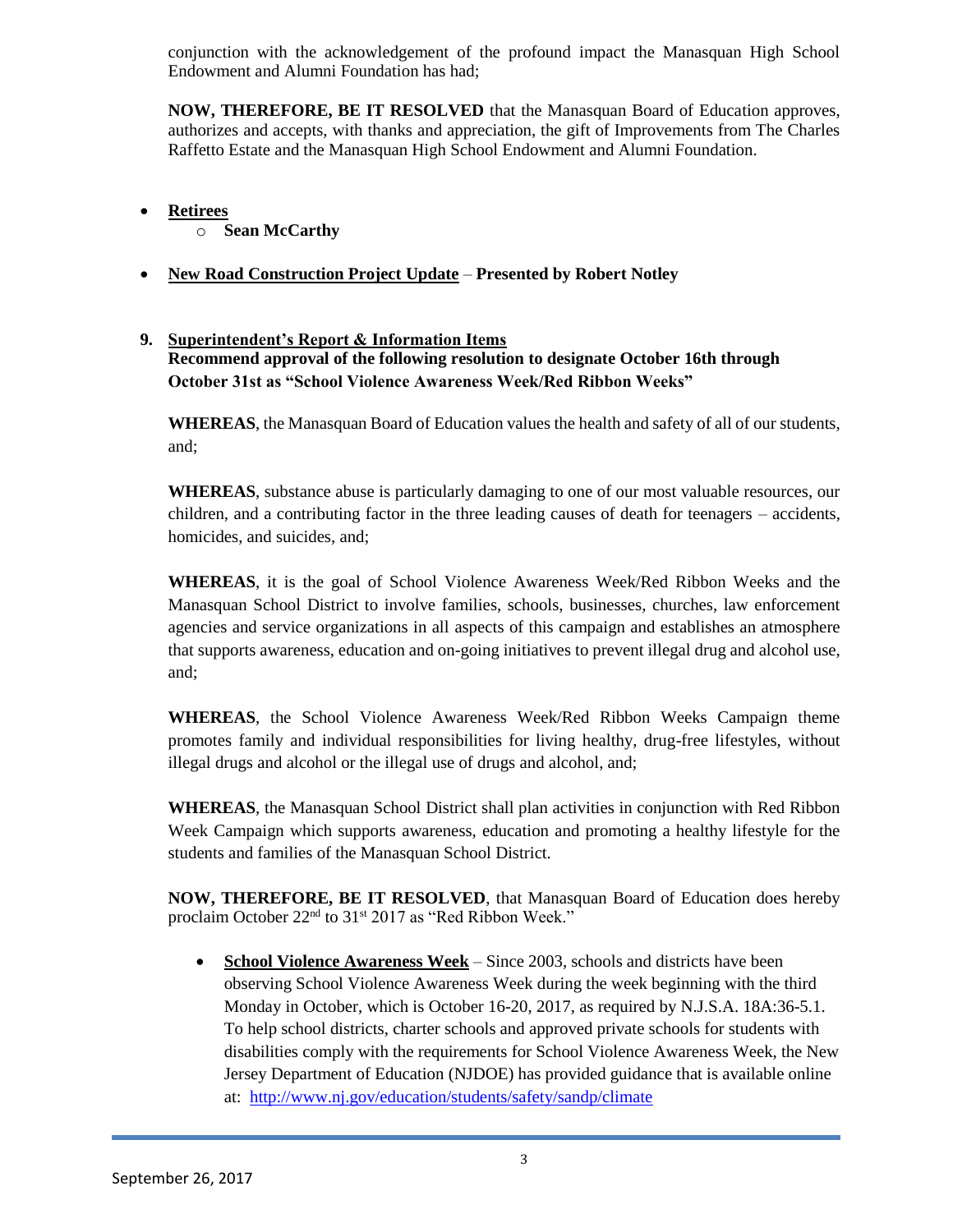- **Week of Respect** Additionally, the *Anti-Bullying Bill of Rights Act* (*P.L.*2010, *c*122) requires that the week beginning with the first Monday in October (October 2-6 in 2017) of each year be designated as a "Week of Respect" in New Jersey. School districts and charter schools (but not approved private schools for students with disabilities), in order to recognize the importance of character education, are required to observe the week by providing age-appropriate instruction focusing on preventing harassment, intimidation or bullying (HIB). Several resources were provided by the New Jersey Department of Education (NJDOE).
- Enrollment– **Document A**
	- $\triangleright$  Total Enrollment as of September  $15<sup>th</sup> 1,528$ 
		- o **High School – 949**
		- o **Elementary School – 579**
- Attendance Comparison, Fire Drill Reports, Bus Evacuation Report, Suspensions & Tardy Reports– **Document B**
	- o Bus Evacuations, September 14, 2017 Routes:7520,7521,7522,7523,7518,7524 and 7519

HIB Monthly Report - **No report for the month** 

- HIB New Jersey Department of Education School Self-Assessment Report **Document C**
- Bussing Issues Athletic Event Rescheduling
- Be Proud Program
	- o Clinical Laboratory License Collection Station
- **Report of the Director of Curriculum and Instruction**
	- o Public Safety Academy Collaboration
- **Report of the Director of Technology and Human Resources**

**Recommend** approval and acceptance of the Superintendent's Report.

## **10. Public Forum on Agenda Items**

Time may be allocated for public comment at this meeting. Each speaker may be allotted a limited time when recognized by the presiding officer. In the event it appears the public comment portion of the meeting may exceed 45 minutes, the presiding officer may limit each statement made by a participant to 3-5 minutes duration. Individuals wishing to address the Board shall be recognized by the presiding officer and shall give their names, addresses and the group, if any, that they represent. Although the Board encourages public participation, it reserves the right, through its presiding officer, to terminate remarks to and/or by any individual not keeping with the conduct of a proper and efficient meeting. During the public participation portions of this meeting, the Board will not respond to questions from the public involving employment, appointment, termination of employment, negotiations, terms and conditions of employment, evaluation of the performance of, promotion or disciplining of any specific or prospective or current employee. This public forum is limited to comment on items included in this agenda only.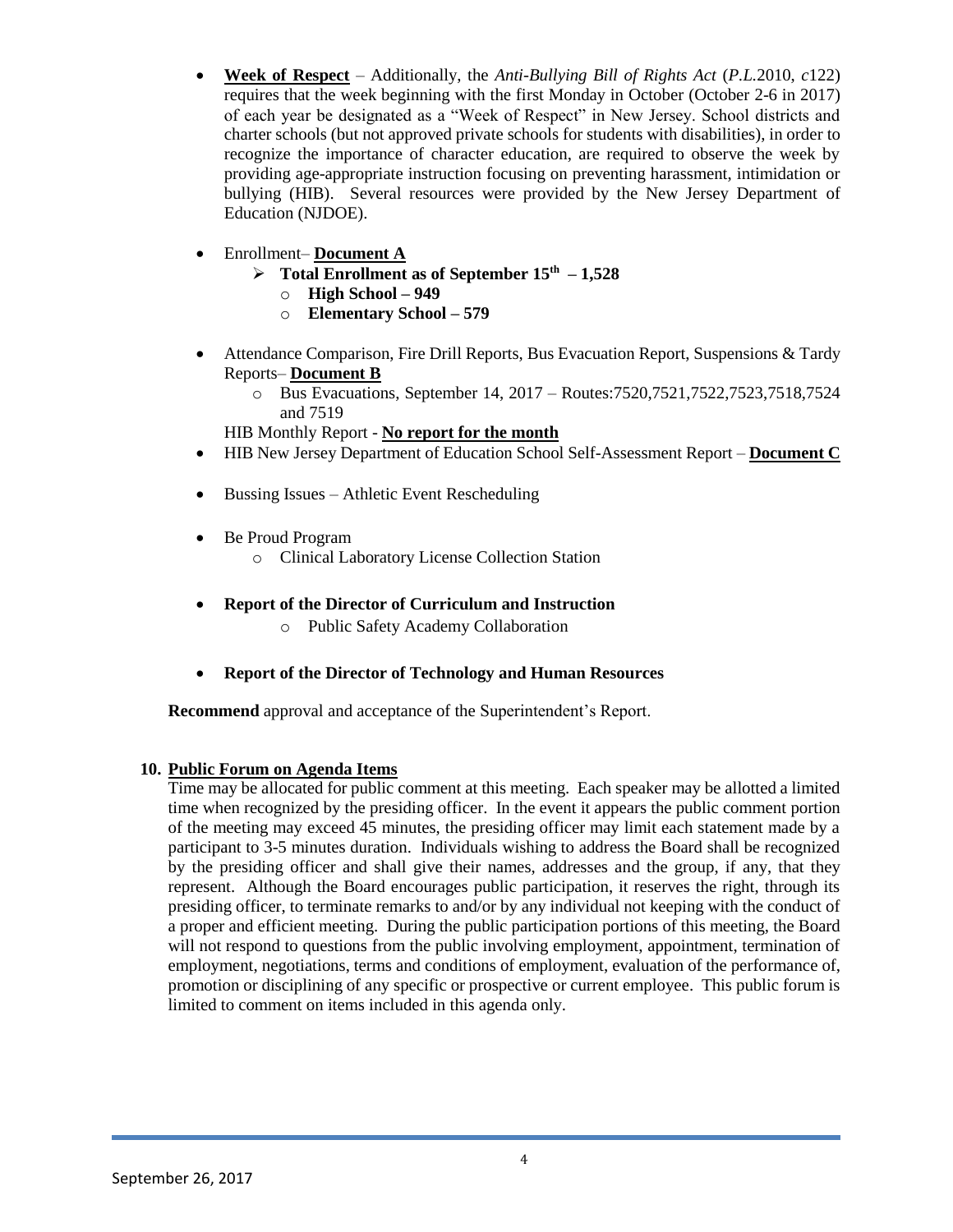## **MANASQUAN General Items**

- **11. Recommend** approval of the 2017-2018 Joint Transportation Agreement with Point Pleasant Beach Board of Education for the transportation of Manasquan Student ID# 223512 to the Harbor School, Eatontown, NJ, effective September 1, 2017 to June 30, 2018, at the annual cost of \$23,040.
- **12. Recommend** approval of the 2017-2018 transportation contracts and agreements for Manasquan resident students, as per **Document 1.** (Contract amounts will be available after final coordinated routes are established by M-OESC).
- **13. Recommend** approval of the State of New Jersey Commission for the Blind and Visually Impaired 2017-2018 School Contract for Student ID#323521, in the amount of \$1900.00.
- **14. Recommend** acceptance of the Elementary School Central Funds Report for the month ending **August 31, 2017** as per **Document 2**.
- **15. Recommend** approval of the following Payment Invoices from TRANE, for the HVAC work at the Manasquan Elementary School (pending attorney review).

| $\cap$ | Invoice #38363711   |  | \$25,331.75  |  |
|--------|---------------------|--|--------------|--|
|        | o Invoice #38365723 |  | \$202,433.60 |  |
| $\cap$ | Invoice #38368740   |  | \$102,730.15 |  |

- **16. Recommend** approval of the following pay application from SLS Construction, for the Manasquan Elementary School 2017 Partial Window Replacement (pending attorney review): o Payment Application #002 ES \$173,612.50
- **17. Recommend** approval of the following pay application from Premier Security & Electronics, for the Fire Alarm System Replacement at the Manasquan Elementary School (pending attorney review):

o Payment Application #2 \$134,776.92

**18. Recommend** approval of the creation of a new Elementary School Addendum C club, "Road Runners". (Stipend amount to be negotiated with the Manasquan Education Association)

#### **Professional Days**

**19. Recommend** approval of the **attendance** of staff members at conferences/workshops indicated below:

| Date                   | <b>Name</b>        | <b>Destination</b> | <b>Purpose</b>       | Sub            | Cost            |
|------------------------|--------------------|--------------------|----------------------|----------------|-----------------|
|                        |                    |                    | <b>AENJ</b>          |                |                 |
| October 1-3, 2017      | Teresa Trumpbour   | Long Branch        | Conference           | Yes            | None            |
|                        | Christin Walsh     |                    | <b>DIBELS</b>        |                | Registration    |
| 2017-2018SY            | Kindle Kuriscak    | Online             | Certification        | N <sub>0</sub> | \$79.00 each    |
|                        |                    |                    | Collaboration        |                |                 |
| November 1, 2017       | <b>Taylor Ames</b> | Sea Girt           | <b>Session</b>       | Yes            | Mileage - \$.31 |
|                        |                    |                    | Collaboration        |                |                 |
| November 1, 2017       | Desiree Faul       | Sea Girt           | <b>Session</b>       | Yes            | None            |
|                        |                    |                    | Collaboration        |                |                 |
| November 1, 2017       | Elyse Wemple       | Sea Girt           | <b>Session</b>       | Yes            | None            |
|                        |                    |                    | Collaboration        |                |                 |
| November 1, 2017       | Kindle Kuriscak    | Sea Girt           | <b>Session</b>       | N <sub>0</sub> | None            |
|                        |                    |                    | Collaboration        |                |                 |
| November 1, 2017       | Teresa Reichey     | Sea Girt           | Session              | Yes            | None            |
|                        |                    |                    | Collaboration        |                |                 |
| November 8, 2017       | Kindle Kuriscak    | Sea Girt           | Session              | No             | None            |
| September 28, 29, 2017 |                    |                    |                      |                |                 |
| (revised dates)        | Amy Young          | Garrison, NY       | <b>PESI</b> Training | N <sub>0</sub> | None            |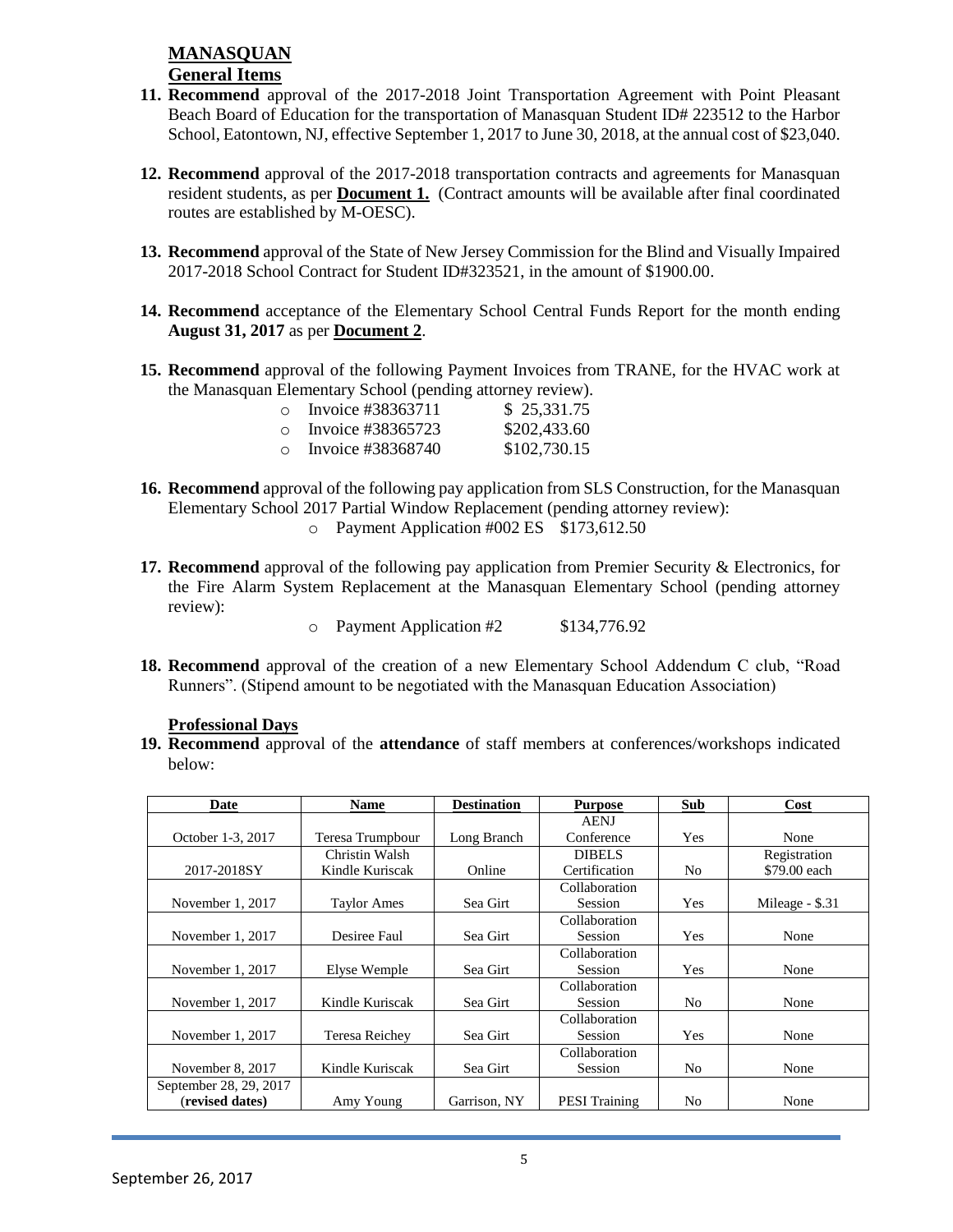|                  |           | West Babylon,    | Mental Health  |    |                    |
|------------------|-----------|------------------|----------------|----|--------------------|
| October 13. 2017 | Amy Young | NV               | Workshop       | Nc | None               |
|                  |           | New              | Peer Mediation |    |                    |
| November 2, 2017 | Amv Young | <b>Brunswick</b> | Training       | No | Mileage - $$10.23$ |

| <b>Student Action</b>                                          |
|----------------------------------------------------------------|
| <b>Field Trips</b>                                             |
| <b>20. Recommend</b> approval of the field trips listed below: |

| <b>Date</b>      | Name            | <b>Subject</b> | <b>Destination</b> | <b>Purpose</b>         | <b>Sub</b> | <b>Other Board</b><br><b>Costs</b> | <b>Other</b><br>Fund |
|------------------|-----------------|----------------|--------------------|------------------------|------------|------------------------------------|----------------------|
|                  | Alyse           |                |                    |                        |            |                                    |                      |
|                  | Leybovich       |                |                    |                        |            |                                    |                      |
|                  | Christine Melfi |                |                    |                        |            |                                    |                      |
|                  | Sandra Hill     |                |                    |                        |            |                                    |                      |
|                  | <b>Brittany</b> |                |                    |                        |            |                                    |                      |
|                  | DiPasquale      |                |                    |                        |            |                                    |                      |
|                  | Marybeth        |                |                    |                        |            |                                    |                      |
|                  | McCarthy        |                |                    |                        |            |                                    |                      |
|                  | Patricia        |                |                    |                        |            |                                    |                      |
|                  | Triggiano       |                | Wemrock            |                        | $Yes-1$    |                                    | Student              |
| October 19, 2017 | Nurse - TBD     | Kindergarten   | Orchards           | <b>Fall Activities</b> | Nurse      | Bus - \$545.00                     | Funds                |

#### **Placement of Students on Home Instruction**

**21. Recommend** that the following student(s) be placed on home instruction, as recommended by the Child Study Team: **None at this time**

#### **Placement of Students Out of District**

**22. Recommend** approval of the Revised 2017-2018 External Placement list that reflects tuition costs (Transportation costs to be determined once routes are established), as per **Document 3.**

## **MANASQUAN/SENDING DISTRICTS General Items**

#### **23. Secretary's Report**

**Recommend acceptance** of the following **Financial Reports**, **Elementary School Central Funds Report, Purchase Orders and Payment** and **Confirmation of Bills (Current Expense).**

The Business Administrator/Board Secretary certifies that as of **August 31, 2017** no budgetary appropriations account has obligations and payments, which in total exceed the amount appropriated by the Board of Education of the Borough of Manasquan.

**Be It Resolved:** Pursuant to N.J.A.C. 6A:23A-16.10 (c)3 the Board of Education of the Borough of Manasquan accepts the **Business Administrator/Board Secretary's** certification as of **August 31, 2017** that no budgetary appropriations account has obligations and payments, which in total exceed the amount appropriated by the borough of Manasquan Board of Education.

**Recommend acceptance** of the **Secretary's Financial & Investment Report** and the **Treasurer's Report**, for the month ending **August 31, 2017** per **Document D**. (The Treasurer of School Moneys Report for the month of **August 2017** is on file in the Business Office and is in balance with the Secretary's Report).

Pursuant to N.J.A.C. 6A:23A-16.10(c)4, we the members of the Board of Education of the Borough of Manasquan, County of Monmouth, after having reviewed the Report of the Secretary and upon consultation with the appropriate officials, certify that as of **August 31, 2017** it is to the best of our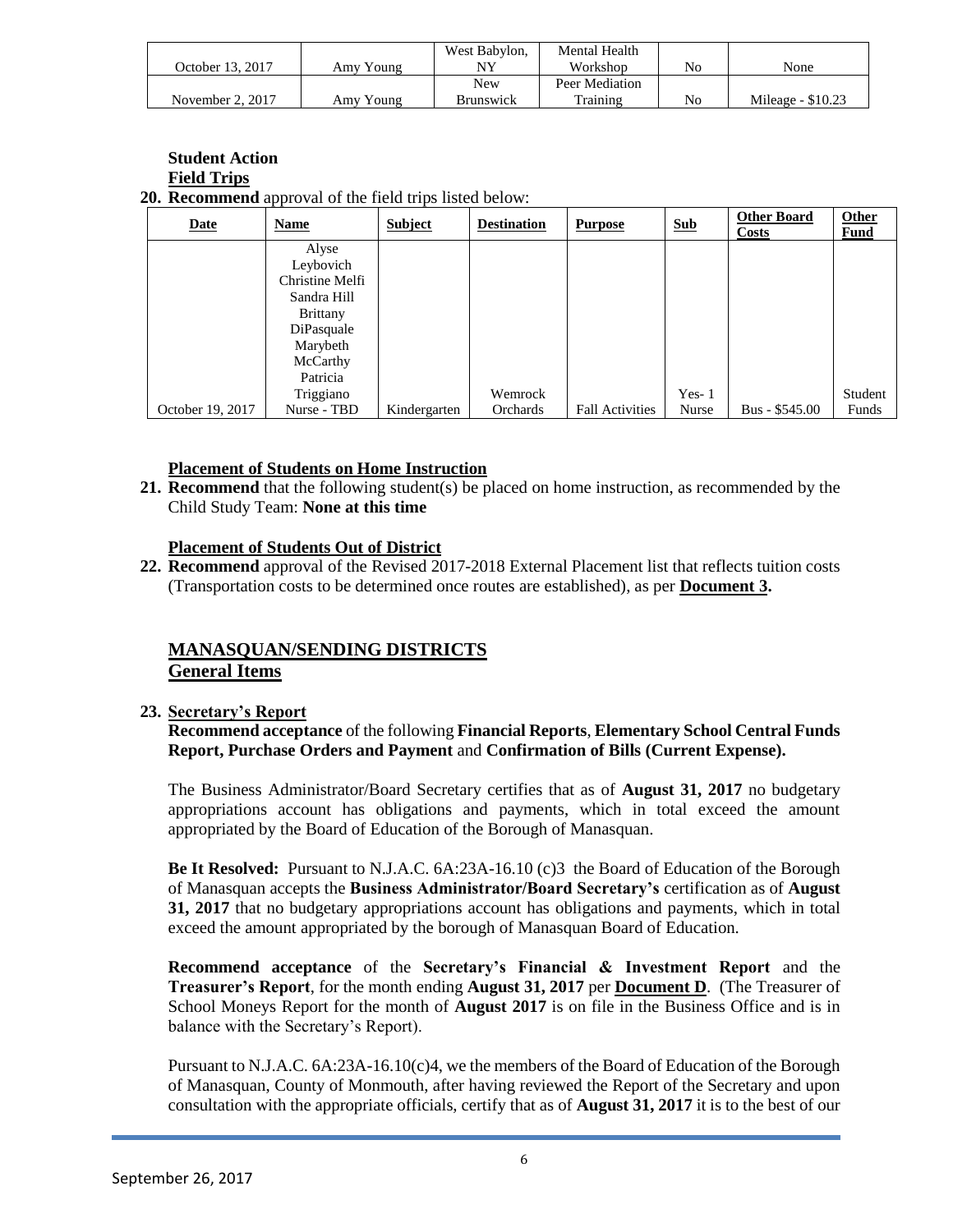knowledge that no major account fund has been expanded and that sufficient funds are available to meet the district's financial obligations for the remainder of the fiscal year, and that the Board of Education further approves the transfers made with line item accounts of the current expense portion of the **2017-2018 budgets** for **August and September** as recommended by the Superintendent of Schools, as per **Document D.**

**Purchase Orders** for the month of **September 2017** be approved**,** as per **Document E.**

Recommend **acceptance** of the **Cafeteria Report** – **No Report.**

**Be it Resolved:** that the **Bills (Current Expense)** in the amount of **\$1,582,297.73** for the month of **SEPTEMBER, 2017** be approved. Record of checks **(#40918** through **#41087**), and distributions are on file in the Business Office.

**Be it Resolved:** that the **Bills (Capital Expense)** in the amount of **37,791.74** for the month of **SEPTEMBER, 2017** be approved. Record of checks **(#1059** through **#1064),** and distributions are on file in the Business Office.

Confirmation of **Bills (Current Expense)** for **AUGUST, 2017** at **\$1,491,854.27** and checks **(#40746** through **#40918)** and **(Capital Expense)** for **AUGUST, 2017** at **\$239,710.61** and checks **(#1051 through #1058).**

- **24. Recommend** approval of the following out-of-district athletic event workers for the 2017-2018 school year:
	- Greg Metz
- **25. Recommend** approval of the Superintendent's 2017-2018 Qualitative Merit Goal focused on the development of summer enrichment programs.
- **26. Recommend** approval of the 2017-2018 Manasquan Board of Education Goals:

#### **Goal #1**:

To continue to advance a comprehensive and career readiness platform that enables selfdiscovery, career exploration, academic planning and college preparation by examining the utilization of Naviance. The board will view periodic statistics on how many students are utilizing Naviance and what they are using it for.

#### **Goal #2:**

Focus on the creation of a personalized learning environment. Develop a definition and an understanding of what personalized learning is. Utilize the Instructional Council in both buildings and organize staff development aimed at personalized learning. The board will complete the reading of Ken Robinson, Creative Schools, and meet with the Superintendent periodically to discuss and highlight excerpts during Committee of the Whole.

#### **Goal #3 –**

Develop a committee to research and critically analyze the possibility of later start times for the high school and elementary school. How are students impacted by the starting time of their schools?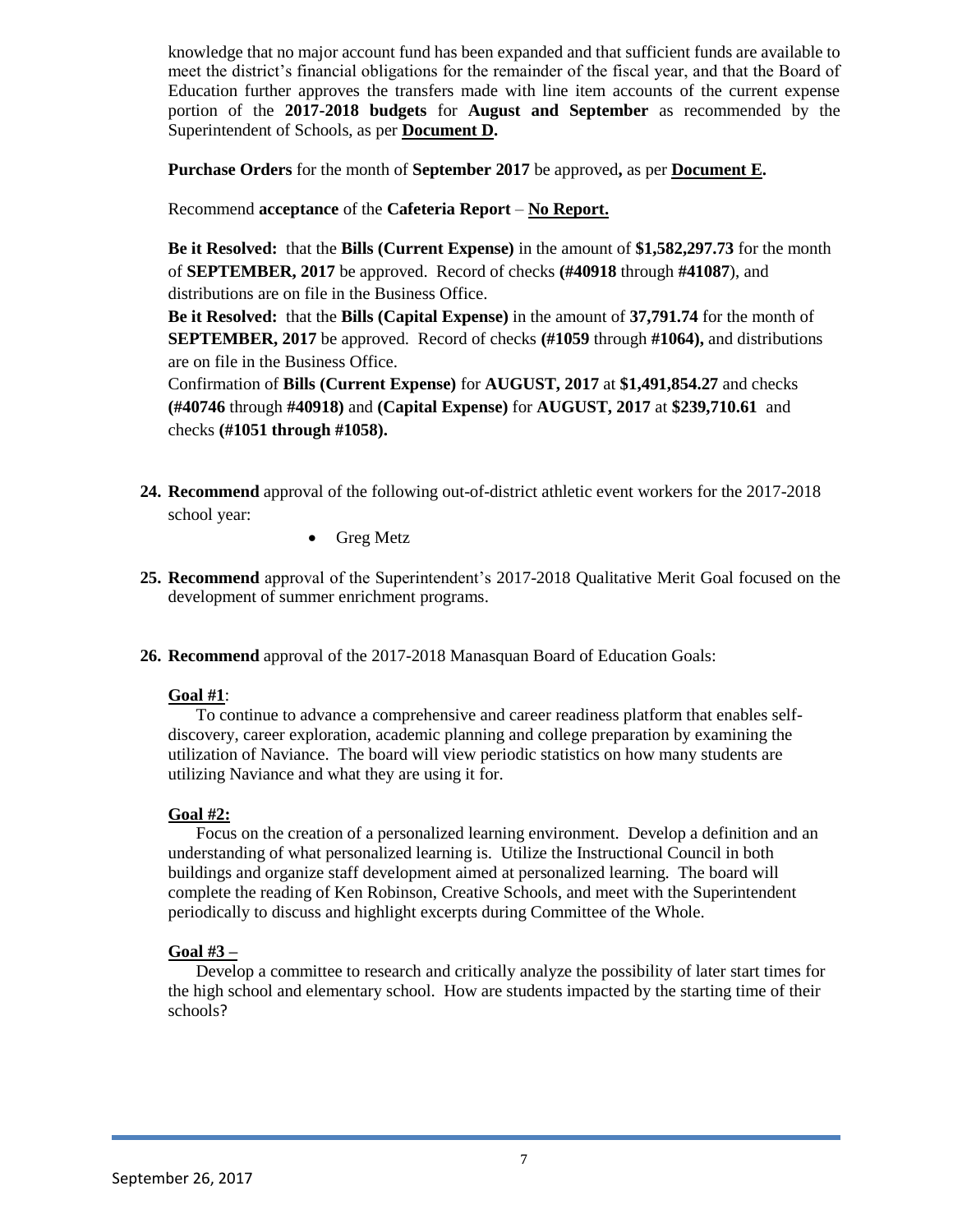#### **27. Recommend** approval of the 2017-2018 Manasquan District Goals:

#### **Goal #1:**

The Superintendent will present to the board twice during the course of the year statistics focusing on the utilization of Naviance. The Director of School Counseling Services will explain the aggregated statistics at this time.

### **Goal #2:**

The Superintendent in conjunction with the Director of Curriculum and Instruction will present to the board a definition and an understanding of what personalized learning means for Manasquan. The district's Instructional Council will discuss personalized learning in preparation for the board presentation with the Director of Curriculum and Instruction.

## **Goal #3:**

Superintendent will develop and meet with the new start time committee to research and analyze the value of later start times for the high school and elementary school.

- **28. Recommend** approval of the submission of the 2017-2018 ESEA Grant (formerly NCLB Grant) application on August 28, 2017.
- **29. Recommend** approval of the use of ESEA Grant Title I Part A funds to cover one hundred percent of the salary and benefits of Kindle Kuriscak as a supplemental Basic Skills teacher in the amount of \$59,010 (base salary) and \$16,523 (benefits).
- **30. Recommend** approval of the use of ESEA Grant Title III funds to cover one hundred percent of the stipend of Christine Rice as a supplemental ELL Homework Club adviser in the amount of \$2,000.
- **31. Recommend** approval of the creation of a central fund account for the Kindergarten Class of 2026.
- **32. Recommend** approval of the Ice Rental Agreement with Athletic Community Team LLC, d/b/a Jersey Shore Arena, in the estimated rental of \$18,000.00, for the 2017-2018 school year, as per **Document F.**
- **33. Recommend** approval of Agreement #18156 with the State of New Jersey Department of Military & Veterans Affairs, for the use of the Sea Girt Armory for the 2017-2018 Athletic/Sports Programs in the amount of \$6,120.50.
- **34. Recommend** approval of the Contract for Services with SD Gameday, LLC, for 2017-2018 Athletic Trainer services on a per diem/as needed basis, as per fee schedule, to be determined by the Director of Athletics or their designee, as per **Document G.**
- **35. Recommend** approval of the following Payment Application from Kappa Construction Corp., for the Manasquan High School Addition & Renovations (pending attorney review).  $\degree$  Application #001 \$60,674.74
- **36. Recommend** approval to authorize the School Business Administrator and the District Grant Writer to apply for grants through the Sustainable Jersey for School Grant Program as they arise.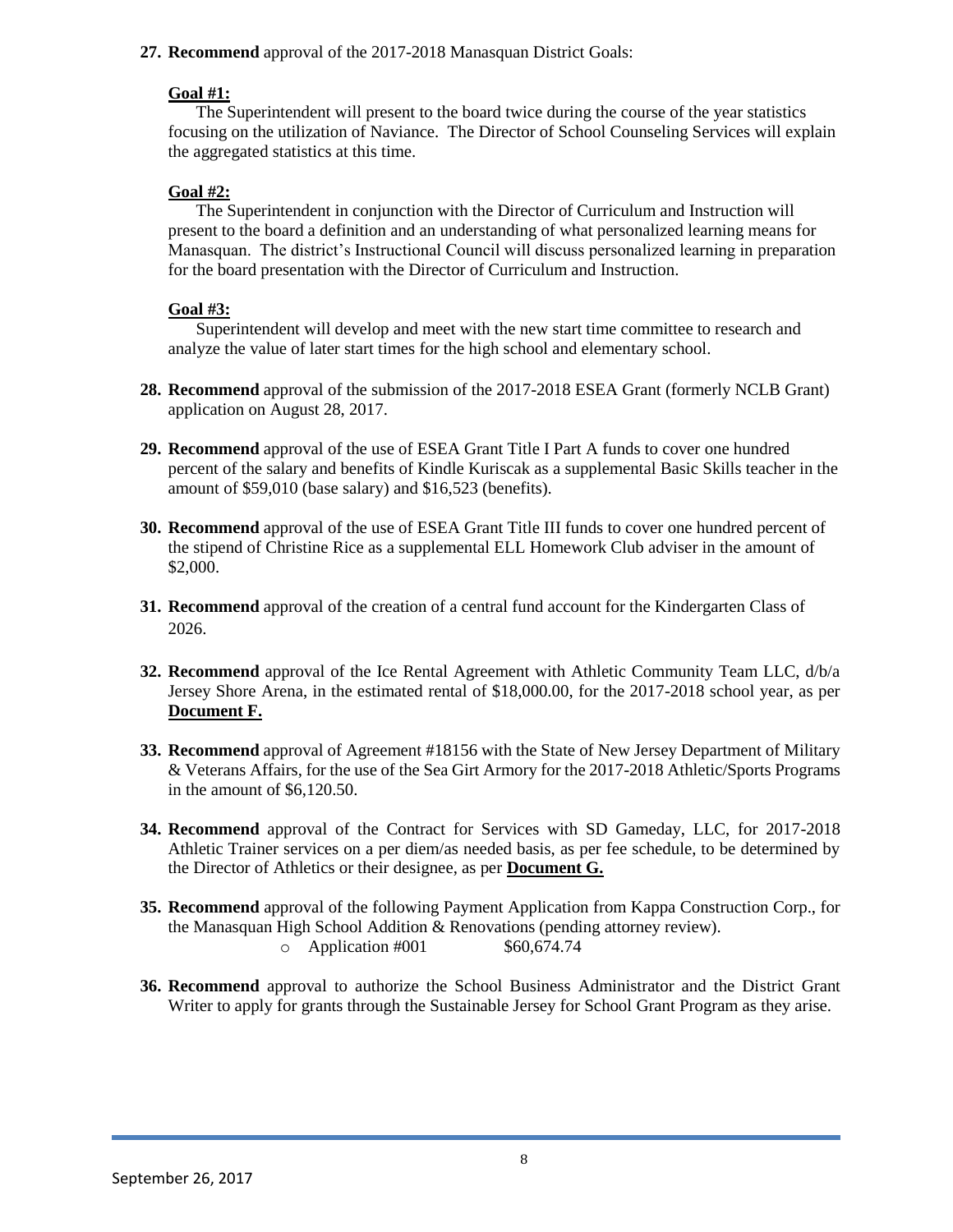- **37. Recommend** approval of the following revised policies, as per **Document H:**
	- o P 2700 Services to Nonpublic School Students (M)
	- o P & R 7100 Long-Range Facilities Planning (M)
	- o P & R 7101 Educational Adequacy of Capital Projects
	- o P 7130 School Closing
	- o P 7300 Disposition of Property
	- o R 7300.2 Disposition of Land
	- o R 7300.3 Disposition of Personal Property
	- o R 7300.4 Disposition of Federal Property
- **38. Recommend** approval of the first reading of the following policies, as per **Document I:**
	- $\circ$  P & R 7102 Site Selection and Acquisition
- **39. Recommend** approval of the following policies to be abolished, as per **Document J:** o R 7300.1 Disposition of Instructional Property
- **40. Recommend** approval of the following resolution:

**Whereas** in accordance with the Scope of Work associated with the Manasquan High School Additions and Renovations, approvals were required to be obtained from the Monmouth County Planning Board (MCPB); and

**Whereas** conditional approval was received from the MCPB on or about June 26, 2017; and

**Whereas** satisfaction of the conditional approval requires the Manasquan Board of Education to grant bridge maintenance and reconstruction easements (easements) for County Structures W-45 and W-46, located along the Broad Street and North Main Street frontages of the District's property; and

**Whereas** upon recommendation of the District's Engineer and Counsel, Deeds satisfying the conditional approval have been prepared.

**Now therefore be it resolved** that the Manasquan Board of Education approves the Deeds aforementioned (Deeds) and authorizes the President to sign the Deeds granting the easements. **Be It further resolved** that the District's Administrative and Profession staff take any and all action necessary to effectuate the action of the Board, as per **Documents K(1 ) and K (2).**

- **41. Recommend** approval of the following Payment Application from SLS Construction, for the Manasquan High School 2017 Stair Tower Interior Door Replacement (pending attorney review)  $\degree$  Application # 002HS \$11,020.00
- **42. Recommend** approval for Ashley Gillen, Social Work Major at Brookdale, 225 hours as part of her Human Services Practicum effective September 13, 2017 through February 1, 2018.
- **43. Recommend** approval to authorize soliciting bids for the Renovations to the Alternate School. The specifications will be reviewed by the board solicitor and New Road Construction prior to release.

## **Professional Days**

**44. Recommend** approval of the **attendance** of staff members at conferences/workshops indicated below: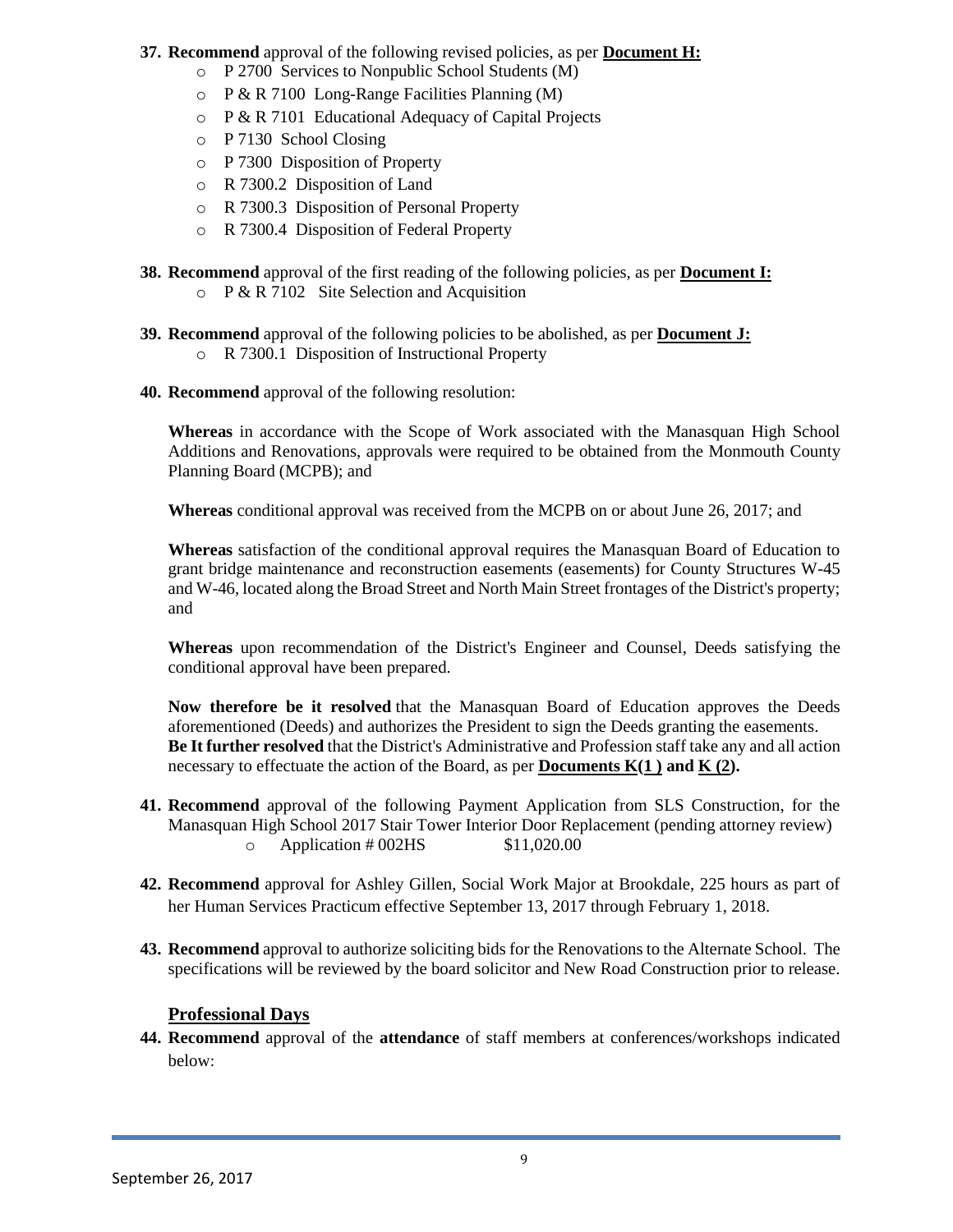| <b>Date</b>            | <b>Name</b>           | <b>Destination</b>   | <b>Purpose</b>         | Sub            | Cost                        |
|------------------------|-----------------------|----------------------|------------------------|----------------|-----------------------------|
|                        |                       |                      |                        |                | Mileage - \$42.42           |
|                        |                       |                      |                        |                | Tolls - \$25.00             |
|                        |                       |                      |                        |                | Parking - \$20.00           |
|                        |                       |                      | <b>NJSBA</b>           |                | Hotel - \$194.00            |
| October 23, 24, 2017   | Joseph Loffredo       | <b>Atlantic City</b> | Workshop               | No             | Meals/Incidentals - \$96.00 |
| December 1, 2017       |                       | All meetings         | <b>MOCSSIF</b>         |                |                             |
| February 8, 2018       |                       | held in Tinton       | Insurance              |                |                             |
| March 9, 2018          | Lynn Coates           | Falls                | Meetings               | N <sub>o</sub> | None                        |
|                        |                       |                      | <b>NJIT</b>            |                |                             |
|                        |                       |                      | Engineering            |                |                             |
| October 19, 2017       | Linda Hoeler          | Newark               | Workshop               | Yes            | Mileage - \$34.41           |
| October 10,11,12, 2017 | <b>Matthew Hudson</b> | Jersey City          | <b>CPSI</b> Course     | No             | Registration - \$625.00     |
|                        |                       |                      | Mock Trial             |                |                             |
| October 26, 2017       | James Fagen           | New Brunswick        | Workshop               | Yes            | Mileage - \$16.18           |
|                        |                       |                      |                        |                |                             |
| September 28, 2017     |                       | <b>Tinton Falls</b>  |                        |                |                             |
| October 19, 2017       |                       | <b>Tinton Falls</b>  |                        |                |                             |
| November 16, 2017      |                       | Red Bank             |                        |                |                             |
| December 14, 2017      |                       | Spring Lk. Hts.      | 2017-2018              |                |                             |
| January 11, 2018       |                       | <b>Tinton Falls</b>  | Monmouth               |                |                             |
| February 22, 2018      |                       | <b>Tinton Falls</b>  | County                 |                |                             |
| March 15, 2018         |                       | Spring Lk. Hgt.      | Association of         |                |                             |
| April 19, 2018         |                       | <b>Tinton Falls</b>  | <b>School Business</b> |                |                             |
| May 17, 2018           |                       | <b>Tinton Falls</b>  | Officials              |                |                             |
| June 7, 2018           | <b>Lynn Coates</b>    | <b>Atlantic City</b> | Meetings               | No             | None                        |
| September 13, 2017     |                       |                      |                        |                |                             |
| October 11, 2017       |                       |                      |                        |                |                             |
| November 8, 2017       |                       |                      |                        |                |                             |
| December 13, 2017      |                       |                      |                        |                |                             |
| January 10, 2018       |                       |                      | New Jersey             |                |                             |
| February 14, 2018      |                       |                      | School                 |                |                             |
| March 14, 2018         |                       |                      | Buildings &            |                |                             |
| April 11, 2018         |                       |                      | Grounds                |                |                             |
| May 9, 2018            |                       | All meetings         | Association            |                |                             |
| June 13, 2018          | Matthew Hudson        | held in Freehold     | Meetings               | N <sub>o</sub> | None                        |
|                        |                       |                      | <b>NASL</b>            |                |                             |
| November 16, 17, 2017  | Amy Edwards           | Long Branch          | Conference             | Yes            | Registration - \$176.00     |
|                        |                       |                      | Curriculum             |                | Mileage - \$13.95           |
| October 24, 2017       | Meredith Morris       | Hamilton             | Conference             | Yes            | Registration - \$125.00     |
|                        |                       |                      | NJ History             |                | Mileage-\$16.12             |
| December 1, 2017       | James Fagen           | Princeton            | Conference             | Yes            | Registration - \$75.00      |
|                        |                       |                      | Affirmative            |                |                             |
|                        |                       |                      | Action Officer         |                |                             |
| October 10, 2017       | Justin Roach          | Monroe               | Training               | No             | Registration - \$150.00     |
|                        |                       |                      | Affirmative            |                |                             |
|                        |                       |                      | Action Officer         |                |                             |
| March 13, 2018         | Justin Roach          | Monroe               | Training 2             | No             | Registration - \$150.00     |
|                        |                       |                      | Affirmative            |                |                             |
|                        |                       |                      | Action Officer         |                |                             |
| April 26, 2018         | Justin Roach          | Monroe               | Training 3             | N <sub>0</sub> | Registration - \$150.00     |
|                        |                       |                      |                        |                |                             |

#### **Student Action Field Trips**

**45. Recommend** approval of the field trips listed below:

| <u>Date</u>      | <b>Name</b>   | <b>Subject</b> | <b>Destination</b> | <b>Purpose</b> | <b>Sub</b> | <b>Other Board</b><br>Costs | <b>Other</b><br>Fund |
|------------------|---------------|----------------|--------------------|----------------|------------|-----------------------------|----------------------|
|                  | Claire Kozic  |                |                    |                |            |                             |                      |
|                  | Eric Wasnesky |                |                    |                |            |                             |                      |
|                  | Kevin Hyland  | Academy of     |                    |                |            |                             |                      |
| To Be Determined | James Fagen   | Health         | Mutter             | Medical        |            |                             |                      |
|                  | $Nurse - TBD$ | Careers        | Museum             | History        | $Yes-4$    | Bus - \$450.00              | None                 |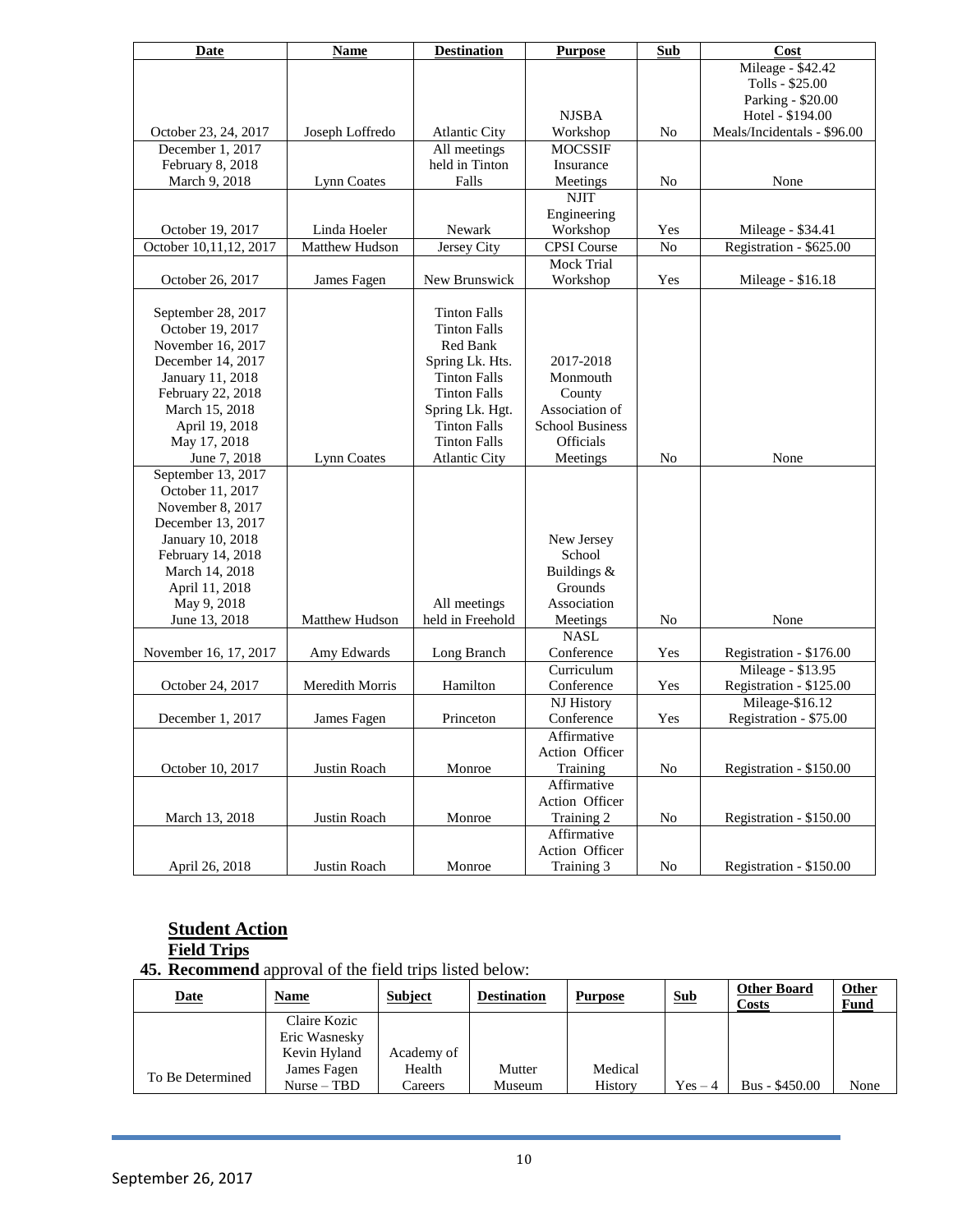| October 2017 TBD          | James Fagen                                   | AP Human             | New York            | Culture and |                |                 |      |
|---------------------------|-----------------------------------------------|----------------------|---------------------|-------------|----------------|-----------------|------|
|                           | Jay Bryant                                    | Geography            | City                | Migration   | $Yes-2$        | $Bus - $560.00$ | None |
|                           | John Driscoll                                 |                      |                     |             |                |                 |      |
| October 26, 2017          | Robert                                        |                      |                     |             |                |                 |      |
| November 30, 2017         | Waldever                                      | Grade 9              |                     | Financial   |                |                 |      |
| December 5, 2017          | Linda Hoeler                                  | Financial            | Monmouth            | Literacy    |                |                 |      |
| December 12, 2017         | Nurse - TBD                                   | Literacy             | University          | Seminar     | $Yes-2$        | Bus - \$350.00  | None |
| October 8, 2017<br>(S900) | Ryan Wiemken<br>Michael                       |                      |                     |             |                |                 |      |
| Compensation paid         | Kaminski                                      |                      |                     | Columbus    |                | 2 Buses -       |      |
| to MHS)                   |                                               | Band                 | Seaside             | Day Parade  | N <sub>0</sub> | \$840.00        | None |
|                           | Claire Kozic<br>Eric Wasnesky<br>Kevin Hyland | Academy of<br>Health | <b>Stone Barnes</b> | Healthy     |                |                 |      |
| To Be Determined          | $Nurse - TBD$                                 | Careers              | Center              | Eating      | $Yes-3$        | Bus - 600.00    | None |
|                           | Meredith Morris                               | Grades 11,           |                     | Farming     |                |                 |      |
| April 26, 2018            | Claire Kozic                                  | 12                   | Kula Farm           | Experience  | $Yes-2$        | Bus - \$450.00  | None |
|                           | Linda Hoeler                                  | Engineering          | Brookdale           |             |                |                 |      |
|                           | Amy Edwards                                   | and                  | Community           | Career      |                |                 |      |
| October 25, 2017          | Nurse - TBD                                   | Architecture         | College             | Exploration | $Yes -2$       | $Bus - $450.00$ | None |

## **Placement of Students on Home Instruction**

**46. Recommend** that the following student(s) be placed on home instruction, as recommended by the Child Study Team:

**#2115 Grade 11 September 21, 2017 - January 26, 2018 (Medical)**

#### **Financials**

**47. Recommend acceptance** of the following **High School Central Funds Report** for the month ending **August 31, 2017 as per Document L.**

#### **48. Old Business/New Business**

#### **49. Public Forum**

#### **50. Executive Session**

**WHEREAS**, the Sen. Byron M. Baer Open Public Meetings Act, *N.J.S.A*. 10:4-6, *et seq*., (the "Act") provides that the Manasquan Board of Education hold an "Executive Session" from which the public is excluded to discuss matters that are confidential or are one of the nine (9) subject matters listed in Section 12(b) of the Act; and

**WHEREAS**, it is recommended by the Superintendent that the Manasquan Board of Education go into Executive Session on this date in Manasquan, New Jersey, to discuss matters that are permissible for discussion in Executive Session; and

**WHEREAS**, the length of the Executive Session is estimated to be thirty (30) minutes after which the public meeting of the Board shall reconvene and proceed with business; and

**WHEREAS**, that the Board hereby declares that its discussion of the following subject(s) will be made public at a time when the public's interest in disclosure is greater than any privacy or governmental interest being protected from disclosure.

**NOW, THEREFORE BE IT RESOLVED** by the Manasquan Board of Education that the Board shall go into Executive Session to discuss the following items:

- \_\_\_ 1. Confidential Matters per Statute or Court Order
- 2. Impact Rights to Receive Federal Funds
- 3. Unwarranted Invasion of Individual Privacy
- \_\_\_ 4. Collective Bargaining